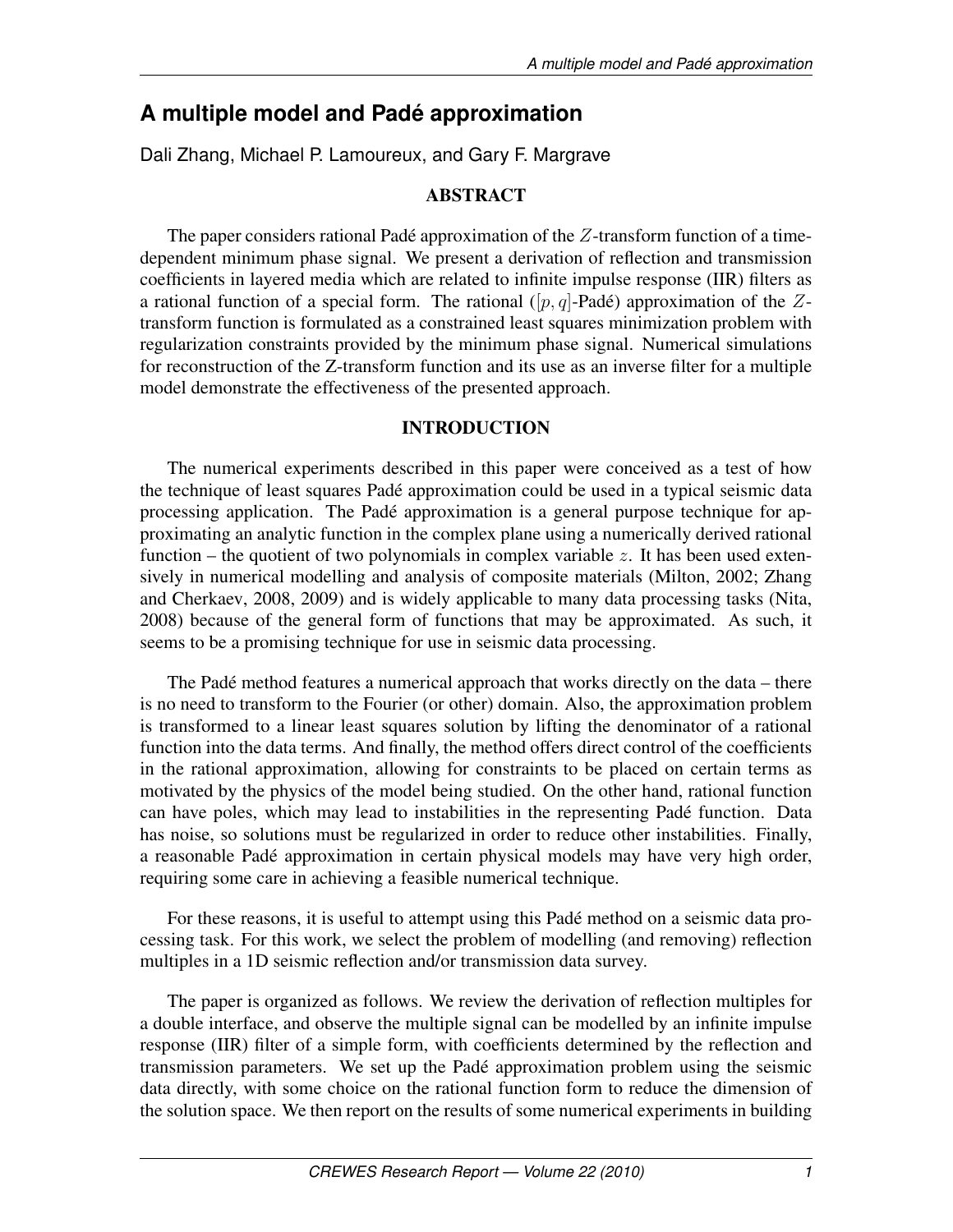the Padé approximating filter, and its use as an inverse filter to remove the multiples.

## MULTIPLE REFLECTIONS AND TRANSMISSIONS

The aim of this section is to derive multiple reflection and transmission coefficients for one dimensional seismic plane waves propagating with interfaces.

## Single interface

We derive reflection and transmission coefficients from the 1D wave equation for a single interface (see Figure 1). With an incoming wave  $e^{i(\omega t + k_1 x)}$  on the right of the interface at  $x = 0$ , a transmitted and reflected wave is generated as

$$
Te^{i(\omega t + k_2 x)}, \quad Re^{i(\omega t - k_1 x)} \tag{1}
$$

on the left with the wave number  $k_1$  and right side of the interface with the wave number  $k_2$ , respectively. The continuity of the total waveforms at the point  $x = 0$  gives the equation

$$
Te^{i\omega t} = e^{i\omega t} + Re^{i\omega t}
$$
 (2)

which reduces to

$$
T - R = 1.\t\t(3)
$$

The continuity of the normal derivatives also gives

$$
ik_2Te^{i\omega t} = ik_1e^{i\omega t} - ik_1Re^{i\omega t}
$$
\n<sup>(4)</sup>

which reduces to

$$
rT + R = 1,\t\t(5)
$$

where  $r = k_2/k_1$  is the relative index of refraction.

Solving the two equations (3) and (5) for two unknowns R and T in terms of r, the reflection and transmission coefficients are given by

$$
R = \frac{1-r}{1+r}, \quad T = \frac{2}{1+r}.
$$
\n(6)

It is important to note that these coefficients  $R$  and  $T$  depend on which way the wave is travelling. Referring to Figure 1, a wave traveling from right to left will generate reflection and transmission coefficients

$$
R_{\leftarrow} = \frac{1 - r}{1 + r}, \quad T_{\leftarrow} = \frac{2}{1 + r}, \tag{7}
$$

where  $r = c_{right}/c_{left}$  is the relative index of refraction as the wave travels from right to left. If we reverse directions, the relative index of refraction is flipped, and thus we have

$$
R_{\rightarrow} = -R_{\leftarrow}, \quad T_{\rightarrow} = rT_{\leftarrow}.
$$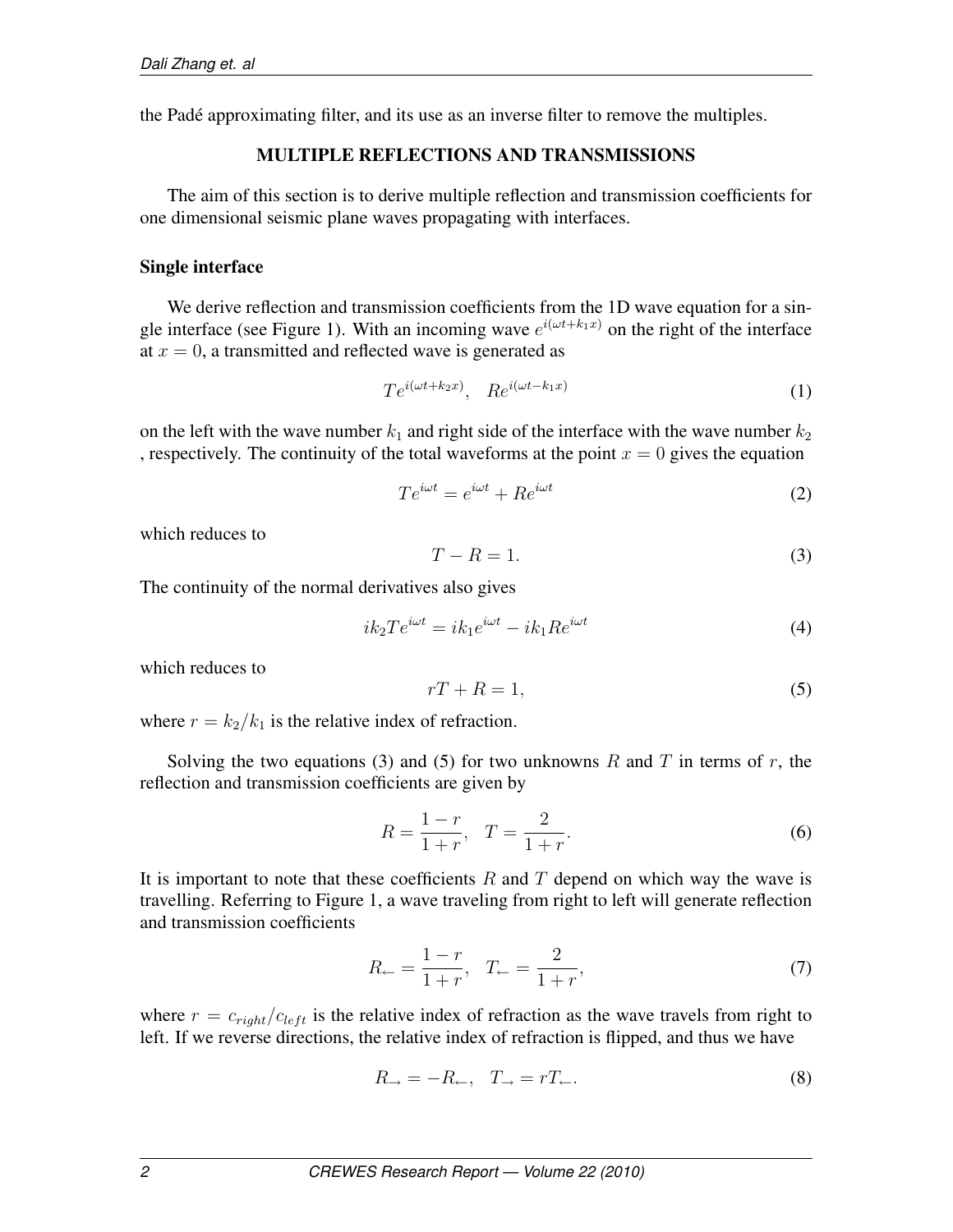

FIG. 1. A reflection and transmission event across a single interface

## Two interfaces

In the case of two interfaces, there will be multiple internal reflections. Referring to Figure 2, we see that the effective reflectivity will come from a infinite sum of reflected components. Similarly, the effective transmission will also come from an infinite sum. Start by computing the effective reflectivity. The first bounce gives a reflection  $R_1 = R^1_{\leftarrow}$ , the reflection off the first interface, for a wave initially travelling from right to left. The second reflection comes from a transmission through the first interface, a delay as it travels through the gap between interfaces, a bounce off the second interface, delay again as it travels through the gap, then a transmission through the first interface. So we have

$$
R_2 = T^1 \_\rightarrow D R^2 \_\rightarrow D T^1 \_.
$$
\n<sup>(9)</sup>

Similarly, we can find the third reflection component as

$$
R_3 = T^1_{\rightarrow} DR^2_{\leftarrow}D[R^1_{\rightarrow}DR^2_{\leftarrow}D]T^1_{\leftarrow},\tag{10}
$$

and the fourth component as

$$
R_4 = T^1_{\rightarrow} D R^2_{\leftarrow} D [R^1_{\rightarrow} D R^2_{\leftarrow} D]^2 T^1_{\leftarrow}.
$$
 (11)

Continuing this way gives an infinite series with total reflectivity

$$
R_{total} = R_{\leftarrow}^{1} + \sum_{n=0}^{\infty} T_{\rightarrow}^{1} DR_{\leftarrow}^{2}D[R_{\rightarrow}^{1}DR_{\leftarrow}^{2}D]^{n}T_{\leftarrow}^{1}
$$
  
\n
$$
= R_{\leftarrow}^{1} + \frac{T_{\rightarrow}^{1}}{R_{\rightarrow}^{1}} \sum_{n=1}^{\infty} [R_{\rightarrow}^{1}DR_{\leftarrow}^{2}D]^{n}T_{\leftarrow}^{1}
$$
  
\n
$$
= R_{\leftarrow}^{1} - \frac{T_{\rightarrow}^{1}}{R_{\rightarrow}^{1}}T_{\leftarrow}^{1} + \frac{T_{\rightarrow}^{1}}{R_{\rightarrow}^{1}} \sum_{n=0}^{\infty} [R_{\rightarrow}^{1}DR_{\leftarrow}^{2}D]^{n}T_{\leftarrow}^{1}
$$
  
\n
$$
= R_{\leftarrow}^{1} - \frac{T_{\rightarrow}^{1}}{R_{\rightarrow}^{1}}T_{\leftarrow}^{1} + \frac{T_{\rightarrow}^{1}}{R_{\rightarrow}^{1}}(1 - R_{\rightarrow}^{1}DR_{\leftarrow}^{2}D)^{-1}T_{\leftarrow}^{1}.
$$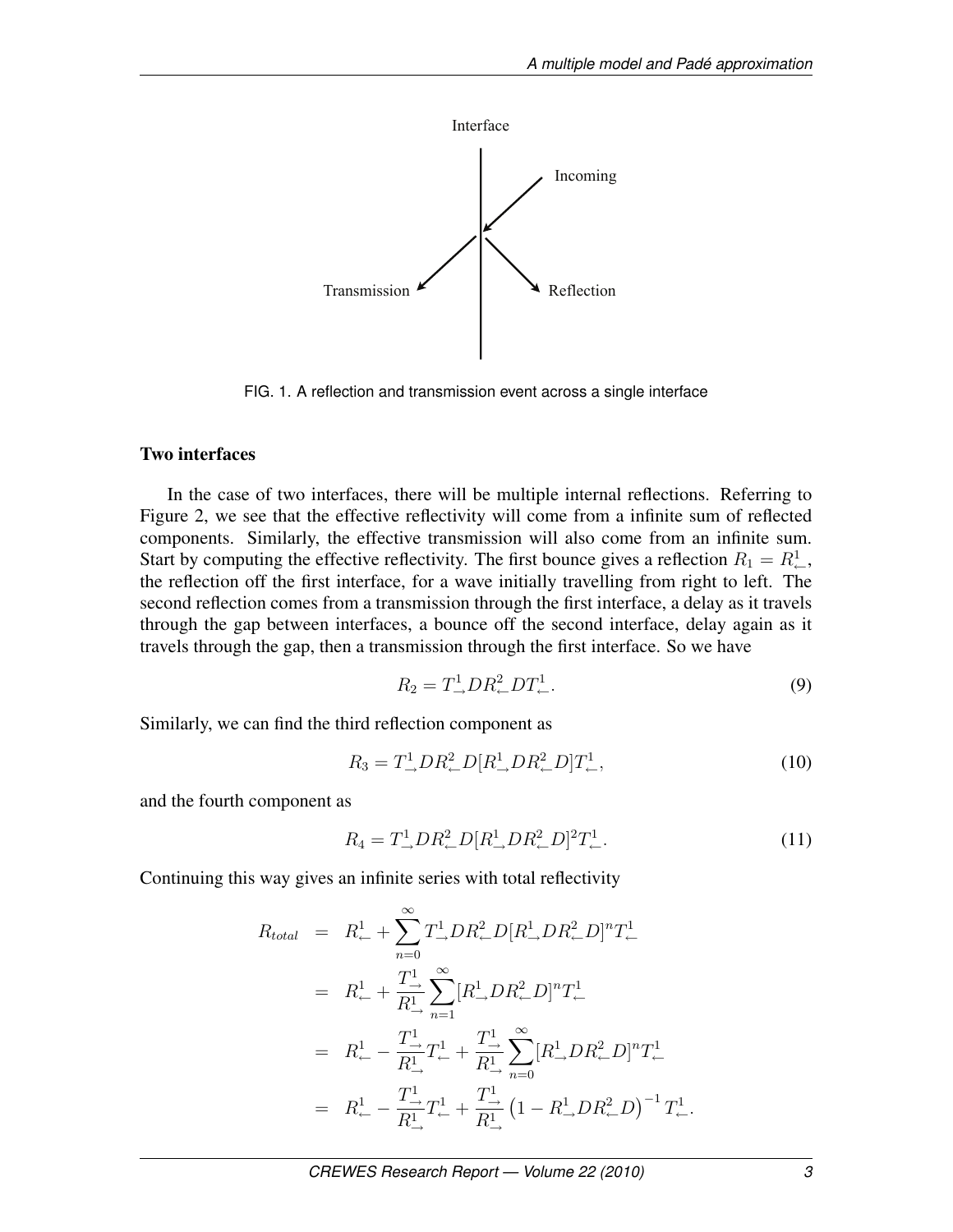Noting that the coefficients  $T$ 's and  $R$ 's are just constants, the reflectivity  $R_{total}$  can be written as in the form ¡  $\sqrt{-1}$ 

$$
R_{total} = a + b \left(1 - cD^2\right)^{-1},\tag{12}
$$

for some constants  $a, b, c$ .



FIG. 2. Reflection and transmission events across two interfaces

A similar analysis shows that the transmission terms can be derived as

$$
\begin{array}{rcl} T_1 &=& T^2_{\leftarrow} D T^1_{\leftarrow} \\[2mm] T_2 &=& T^2_{\leftarrow} D [R^1_{\rightarrow} D R^2_{\leftarrow} D] T^1_{\leftarrow} \\[2mm] T_3 &=& T^2_{\leftarrow} D [R^1_{\rightarrow} D R^2_{\leftarrow} D]^2 T^1_{\leftarrow} \end{array}
$$

and so on, so the effective transmission  $T_{total}$  is given as

$$
T_{total} = \sum_{n=1}^{\infty} T_{\leftarrow}^{2} D[R_{\rightarrow}^{1} DR_{\leftarrow}^{2} D]^{n} T_{\leftarrow}^{1}
$$
  
=  $T_{\leftarrow}^{2} D \left(1 - R_{\rightarrow}^{1} DR_{\leftarrow}^{2} D\right)^{-1} T_{\leftarrow}^{1}.$  (13)

Again noting the constants in (13), we see that the transmission term  $T_{total}$  can also be written as in the form of ¡  $\sqrt{-1}$ 

$$
T_{total} = b'D \left(1 - cD^2\right)^{-1} \tag{14}
$$

for some constants  $b', c$ .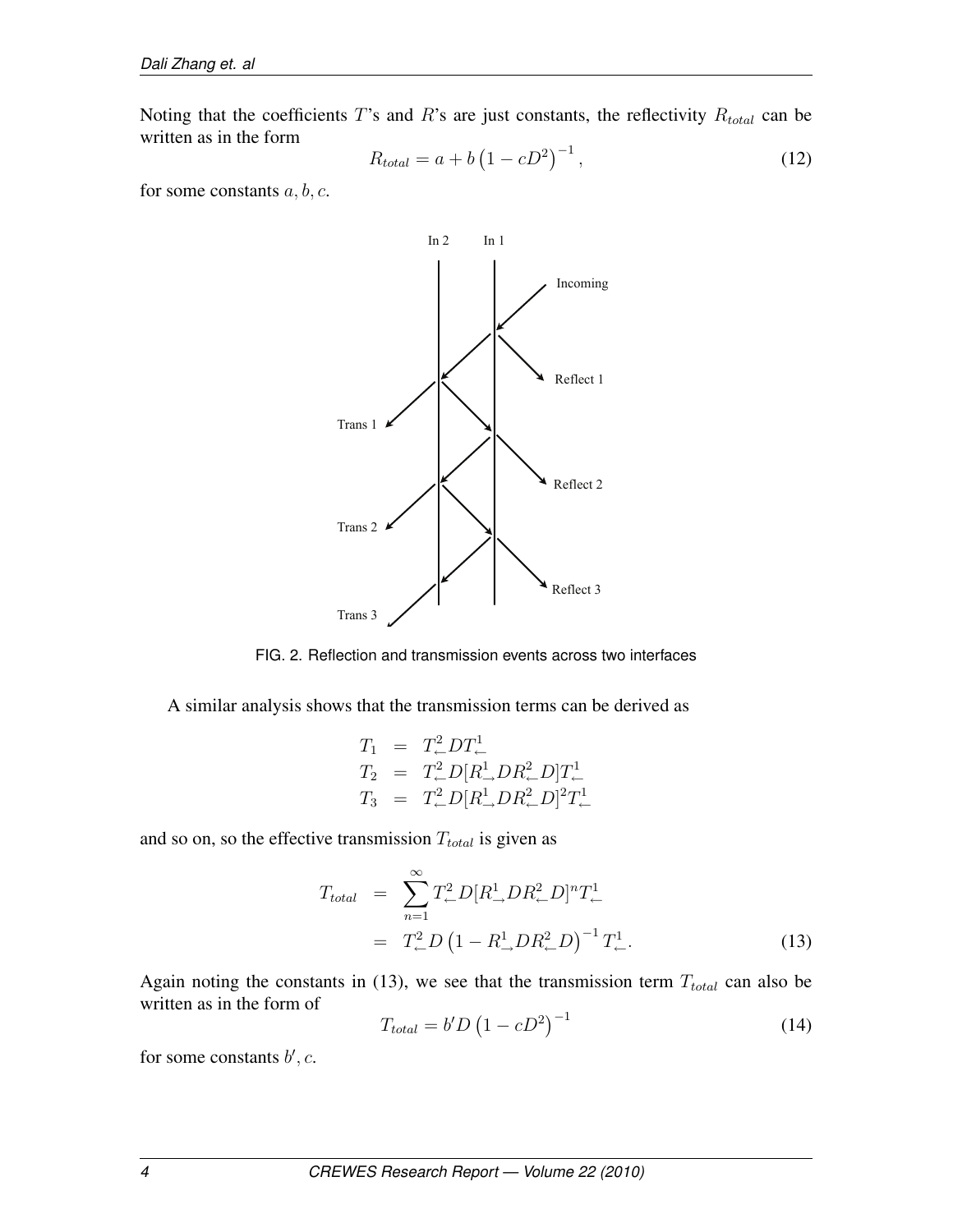#### MODELLING WITH IIR FILTERS

The two responses  $R_{total}$  and  $T_{total}$  in the previous section can be modelled with Infinite Impulse Response (IIR) filters (Karl, 1989) of very similar form. For the reflectivity  $R_{total}$ given in (12), the related IIR filter is given by the rational function

$$
G(z) = a + \frac{b}{1 - cz^{2d}} = \frac{\alpha + \beta z^{2d}}{1 + \eta z^{2d}}
$$
(15)

where  $\alpha = a + b$ ,  $\beta = -ac$ , and  $\eta = -c$  are related to the multiple reflectivities, and d is an integer that models the delay of the signal through the gap. For the transmission  $T_{total}$ in (14) the related IIR filter is given by the rational function

$$
H(z) = \frac{b'z^d}{1 - cz^{2d}}\tag{16}
$$

where d is an integer that models the delay of the signal through the gap. Note that  $c =$  $R^1 \rightarrow R^2 \sim 1$ , so the filters  $G(z)$  and  $H(z)$  are stable. We also note that the integer d can be computed from the width of the gap, the velocity of sound in the gap, and the sample rate of the sampled signal. It is given as

$$
d = \frac{\text{length}}{\text{velocity}} * \text{ sample rate.} \tag{17}
$$

#### PADÉ APPROXIMATION

In this section, we present a new numerical inversion method for constructing Padé approximation of the Z-transform function  $G(z)$ . The approach is based on the rational approximation of the relaxation spectrum for viscoelastic media introduced in (Zhang et al., 2010). The rational ([p, q]-Padé) approximation of  $G(z)$  (Baker Jr. and Graves-Morris, 1996) is

$$
G(z) \simeq G_{[p,q]}(z) = \frac{a(z)}{b(z)} = \frac{a_0 + a_1 z + a_2 z^2 + \dots + a_p z^p}{b_0 + b_1 z + b_2 z^2 + \dots + b_q z^q} \qquad (p \le q)
$$
 (18)

where  $a_l$  ( $l = 0, 1, \ldots, p$ ) and  $b_j$  ( $j = 0, 1, \ldots, q$ ) are real coefficients of two polynomials  $a(z)$  and  $b(z)$  of orders p and q, respectively. We see that the function  $G(z)$  in (15) has at least one pole and all poles are nonzero, and use a standard normalization of the polynomial coefficient  $b_0 = 1$  in the denominator  $b(z)$ .

We note that the approximation  $G_{[p,q]}(z)$  of the IIR filter  $G(z)$  implies that the input wavelet  $\{w_l\}_{l=0}^{\infty}$  and the output signal  $\{s_k\}_{k=0}^{\infty}$  must satisfy the recursion formula

$$
s_k = \sum_{l=0}^{p} a_l w_{k-l} - \sum_{j=1}^{q} b_j s_{k-j}, \quad k = 0, 1, 2, ....
$$
 (19)

From a computational point of view, we need to choose a finite number  $N \gg p + q + 1$ in order to reconstruct the full Padé coefficients  $a_i$ 's and  $b_j$ 's given the values of the input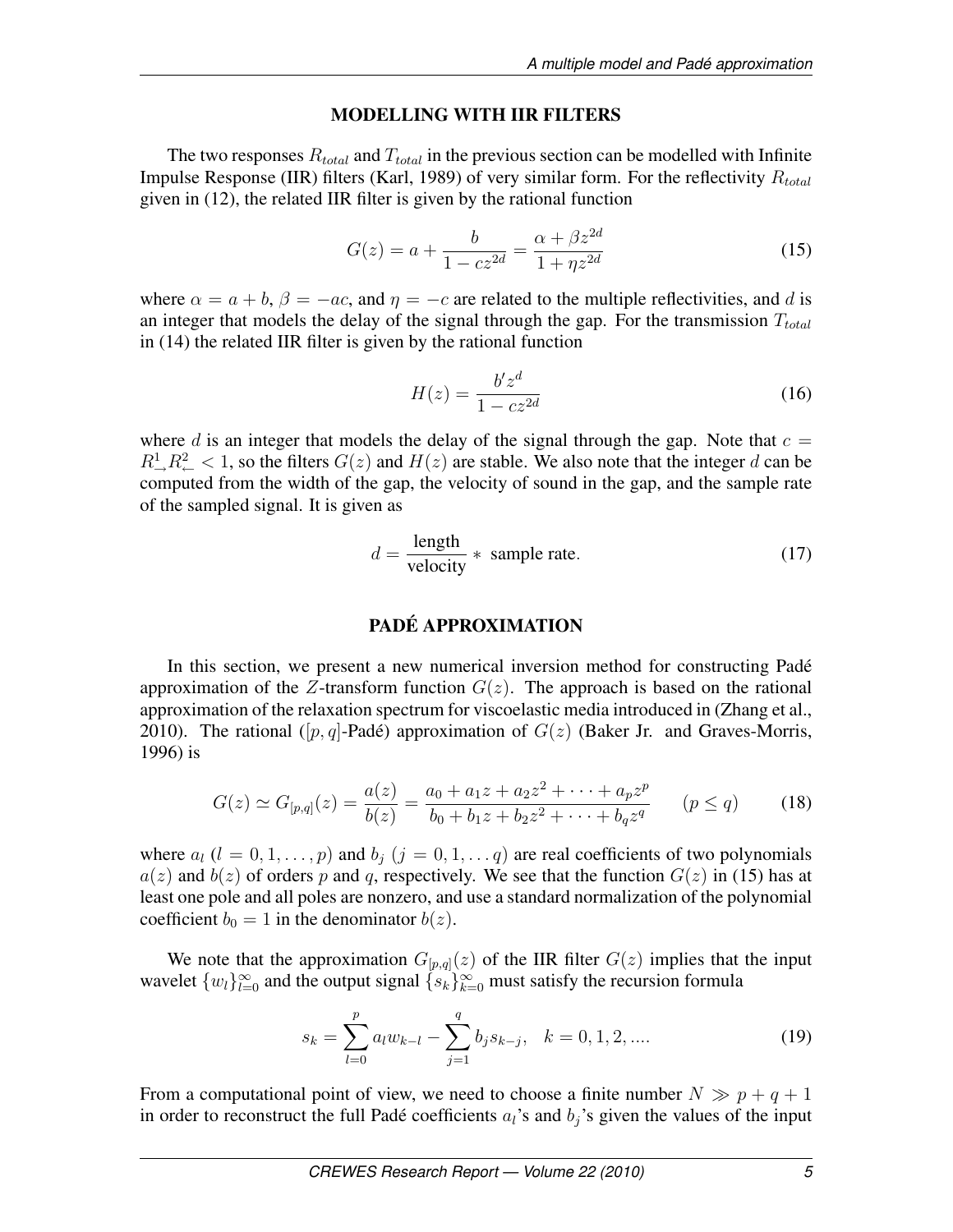wavelet  $\{w_l\}_{l=0}^{\infty}$  and the output signal  $\{s_k\}_{k=0}^{\infty}$ . Therefore, the system (19) for the unknown coefficients  $a_i$ 's  $(l = 0, 1, ..., p)$  and  $b_i$ 's  $(j = 1, 2, ..., q)$  becomes

$$
a_0 w_k + a_1 w_{k-1} + \dots + a_p w_{k-p} - b_1 s_{k-1} - b_2 s_{k-2} - \dots - b_q s_{k-q} = s_k
$$
  
\n
$$
p \le q < N, \quad k = 0, 1, 2, \dots, N. \tag{20}
$$

It should also be noted that both numerator and denominator of the rational IIR filter function  $G(z)$  in (15) contain only two terms, i.e., a constant term, and a term with the highest order of 2d degree. The coefficients of the terms  $z^1, z^2, ..., z^{(2d-1)}$  in the numerator and denominator of  $G(z)$  are zero. Thus, we can reduce the number of the unknown [p, q]-Padé coefficients  $a_i$ 's and  $b_j$ 's in (18) for numerical computation. Some coefficients  $a_i$ 's and  $b_j$ 's in the middle terms of the polynomials  $a(z)$  and  $b(z)$  of  $G_{[p,q]}(z)$  can be assumed to be zero. More precisely, for a fixed integer number m (e.g.,  $m = 5$  or  $m = 6$ ), we suppose that some polynomial coefficients of  $a(z)$  and  $b(z)$  are zero, i.e.,

$$
a_m = a_{m+1} = \dots = a_{p-(m-2)} = a_{p-(m-1)} = 0,
$$
  
\n
$$
b_{m+1} = b_{m+2} = \dots = b_{q-(m-2)} = b_{q-(m-1)} = 0.
$$
\n(21)

Then the unknown coefficients  $a_i$ 's and  $b_j$ 's in the system (20) become  $a_0, a_1, ..., a_{(m-1)}$ ,  $a_{p-m}$ , ...,  $a_p$ , and  $b_1$ ,  $b_2$ , ...,  $b_m$ ,  $b_{q-m}$ , ...,  $b_q$ . The linear system of equations (20) under the assumption (21) can be rewritten as follows

$$
Ac := [A_1 \ A_2] \begin{bmatrix} c_1 \\ c_2 \end{bmatrix} := s \tag{22}
$$

where

$$
\mathbf{A_1} = \begin{pmatrix}\nw_0 & \cdots & 0 & 0 & 0 & \cdots & 0 \\
w_1 & \cdots & 0 & 0 & 0 & \cdots & 0 \\
\vdots & \vdots & \vdots & \vdots & \vdots & \vdots & \vdots \\
\cdots & \cdots & w_0 & 0 & 0 & \cdots & 0 \\
\cdots & \cdots & w_1 & 0 & 0 & \cdots & 0 \\
\vdots & \vdots & \vdots & \vdots & \vdots & \vdots & \vdots \\
\cdots & \cdots & \cdots & w_0 & 0 & \cdots & 0 \\
\vdots & \vdots & \vdots & \vdots & \vdots & \vdots & \vdots \\
\cdots & \cdots & \cdots & \cdots & \cdots & \cdots & w_0 \\
\vdots & \cdots & \vdots & \vdots & \vdots & \vdots & \cdots & \vdots \\
w_N & \cdots & w_{N-(m-1)} & w_{N-p+m} & w_{N-p+(m-1)} & \cdots & w_{N-p}\n\end{pmatrix}
$$
\n(23)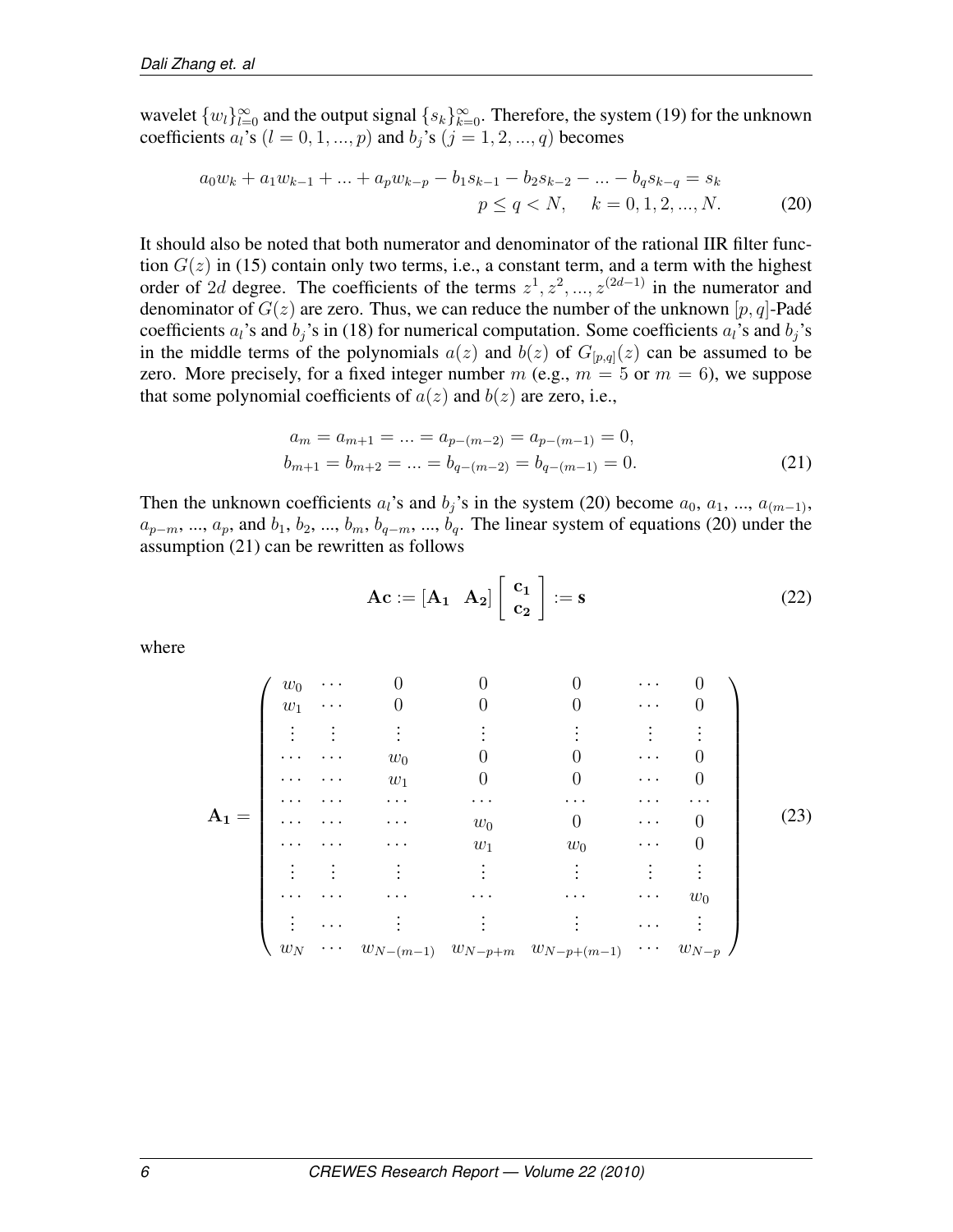$$
A_2 = \begin{pmatrix}\n0 & 0 & \cdots & 0 & 0 & \cdots & 0 \\
-s_0 & 0 & \cdots & 0 & 0 & \cdots & 0 \\
-s_1 & -s_0 & \cdots & 0 & 0 & \cdots & 0 \\
\vdots & \vdots & \vdots & \vdots & \vdots & \vdots & \vdots \\
\cdots & \cdots & \cdots & -s_0 & 0 & \cdots & 0 \\
\cdots & \cdots & \cdots & -s_1 & 0 & \cdots & 0 \\
\vdots & \vdots & \vdots & \vdots & \vdots & \vdots & \vdots \\
\cdots & \cdots & \cdots & \cdots & -s_0 & \cdots & 0 \\
\cdots & \cdots & \cdots & \cdots & \cdots & \cdots & \cdots \\
\cdots & \cdots & \cdots & \cdots & \cdots & \cdots & \cdots \\
\vdots & \vdots & \cdots & \vdots & \vdots & \cdots & \vdots \\
-s_{N-1} & -s_{N-2} & \cdots & -s_{N-m} & -s_{N-q+m} & \cdots & -s_{N-q} \\
\vdots & \vdots & \cdots & \vdots & \vdots & \cdots & \vdots \\
-s_{N-1} & -s_{N-2} & \cdots & -s_{N-m} & -s_{N-q+m} & \cdots & -s_{N-q} \\
\vdots & \vdots & \vdots & \cdots & \vdots & \vdots \\
-s_{N-1} & -s_{N-2} & \cdots & -s_{N-m} & -s_{N-q+m} & \cdots & -s_{N-q}\n\end{pmatrix}
$$
\n
$$
c_1 = (a_0, a_1, \ldots, a_{(m-1)}, a_{p-m}, \ldots, a_p)^{\top}, c_2 = (b_1, b_2, \ldots, b_m, b_{q-m}, \ldots, b_q)^{\top}, (25)
$$

The symbol  $[\cdot]^\top$  indicates a transposed matrix. It is clear that in order for the reduced Padé coefficients  $a_i$ 's ( $l = 0, 1, ..., m-1, p-m, ..., p$ ) and  $b_k$ 's ( $k = 1, 2, ..., m, q-m, ..., q$ ) to be uniquely determined, the total number of the impulse-response signal  $\{s_k\}_{k=0}^N$  is required to be greater to the number of coefficients, i.e.,  $N \gg p+q+1 > 4m+2$ . The reconstruction problem of determining the column real coefficient vector  $\mathbf{c} = [\mathbf{c_1} \quad \mathbf{c_2}]^{\top}$  in (22)-(25) is an inverse problem. It is ill-posed and requires regularization to develop a stable numerical algorithm.

To construct a real solution vector c of the reduced Padé coefficients for the inverse problem (22), we introduce a penalization term in the Tikhonov regularization functional  $T^{\lambda}(\mathbf{c}, \mathbf{s})$  (Tikhonov and Arsenin, 1977), so that the problem (22) can be formulated as the following constrained least squares minimization problem with the regularization parameter  $\lambda > 0$  chosen properly (Tikhonov and Arsenin, 1977):

$$
\min_{\mathbf{c}} \mathcal{T}^{\lambda}(\mathbf{c}, \mathbf{s}) = \min_{\mathbf{c}} \{ ||\mathbf{A}\mathbf{c} - \mathbf{s}||^{2} + \lambda^{2} ||\mathbf{c}||^{2} \}
$$
  
subject to  $|u_{k} - r_{0}| < \delta_{0}, |v_{j} - r_{1}| < \delta_{1}, k = 1, 2, ..., p, j = 1, 2, ..., q.$  (26)

Here  $|| \cdot ||$  is the usual Euclidean norm, parameters  $u_k$  and  $v_j$  in the constraints (26) are zeros and poles of the reconstructed  $[p, q]$ -Padé approximation  $G_{[p,q]}(z)$  of  $G(z)$ ,  $r_0 =$  $(-\alpha/\beta)^{1/2d}$ , and  $r_1 = (-1/\eta)^{1/2d}$ . To find the minimizer of the problem (26), we solve its Euler equation; the solution is given by

$$
\mathbf{c} = \{\mathbf{A}^{\top}\mathbf{A} + \lambda \mathbf{I}_{4m+2}\}^{-1} \{\mathbf{A}^{\top}\mathbf{s}\}
$$
 (27)

where  $I_{4m+2}$  denotes the  $(4m+2) \times (4m+2)$  identity matrix.

After reconstruction of the real coefficient vector  $c$ , we can extend it to a full coefficients of the rational function approximation  $G_{[p,q]}(z)$  by inserting zero coefficients, this gives [p, q]-Padé approximation of  $G(z)$ . The reconstructed function  $G_{[p,q]}(z)$  can be used to estimate the reflectivity parameters and to identify the impulse wavelet using inverse filtering.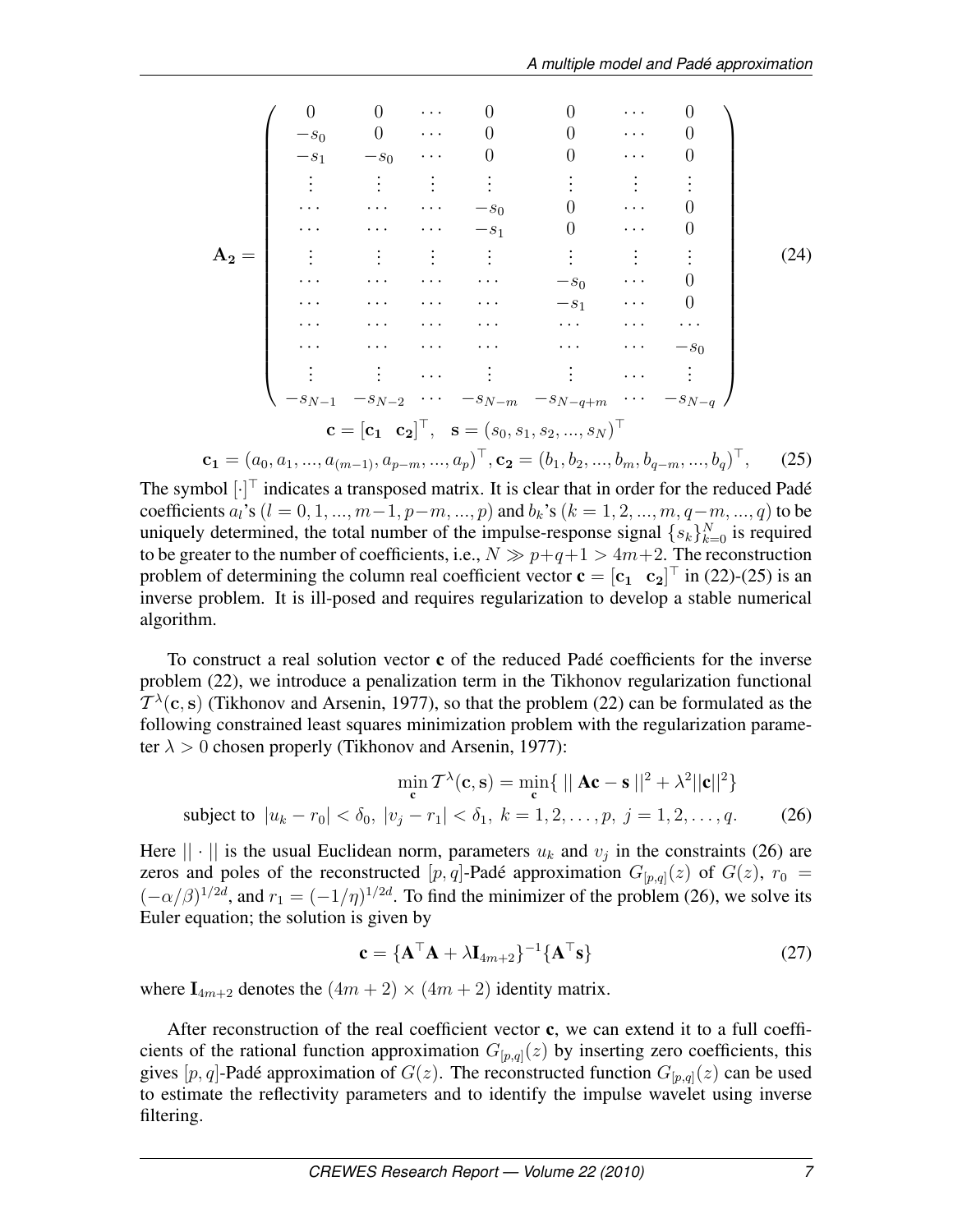## NUMERICAL SIMULATIONS

We show preliminary results of numerical reconstruction of  $Z$ -transform function  $G(z)$ given in (15). To simulate the synthetic data - impulse response signal  $\{s_j\}_{j=0}^{\infty}$  using formula (19), a Ricker wavelet with the dominant frequency 25Hz was generated using the CREWES Matlab function [wavelet,tw]=ricker(dt,fdom,tlength) for the input signal, and the parameters  $a, b$  and  $c$  in (15) were chosen as

$$
a = \frac{4}{45}, \quad b = \frac{11}{18}, \quad c = \frac{9}{10}, \quad d = 50
$$
 (28)

leading to the polynomial coefficients  $a_0$ ,  $a_{100}$ ,  $b_{100}$  represented by

$$
\alpha = 0.7, \quad \beta = -0.08, \quad \eta = -0.9,\tag{29}
$$

respectively. The desired temporal sample rate of the Ricker wavelet is dt =0.003 seconds, the wavelet length is tlength=3.0 seconds, so that the total number of data is  $N = 1001$ .

In Figure 3 we show the results of reconstruction of the reduced Padé coefficients compared with the true polynomial coefficients of  $G(z)$  for the order of  $p = q = 104$  chosen in the inversion algorithm. Here  $m = 6$ , so there were  $4m + 2 = 26$  Padé coefficients to be determined in the vector c. The values of  $a_0$ ,  $a_{100}$ ,  $b_{100}$  are reconstructed very accurately when there is no noise in the data. The valid recovered poles of the approximation  $G_{[p,q]}(z)$ of  $G(z)$  using the constraints in (26) are illustrated in Figure 4. In this numerical example, we chose  $\delta_1 = \delta_2 = 0.06$  in the constraints of (26), all poles and zeros of the function  $G(z)$ lie on the unite circle with radius  $r_1 = 1.0011$  and  $r_2 = 1.022$  in the complex z-plane, respectively. The true and computed output signals  $\{s_j\}_{j=0}^{\infty}$  (the IIR filtered Ricker wavelet) using the recovered  $[p, q]$ -Padé coefficients fit fairly well for data with 8% noise presented in Figure 5. It is seen from Figure 5 that the IIR filtered Ricker wavelet exhibits multiple reflections in the 1D synthetic seismogram. We also used the recovered function  $G_{[p,q]}(z)$ as an inverse filter to reconstruct the original input Ricker wavelet illustrated in Figure 6. The reconstruction of the input Ricker wavelet is almost identical, with no difference between the theoretical and reconstructed functions seen in the figure when there is no noise in the data. Even for input data with adding 8% noise, the original input Ricker wavelet in the time interval [0, 1.5] seconds was recovered very well using the reconstructed function  $G_{[p,q]}(z)$  as an inverse filter. However, there are some oscillation events that occurred with amplitudes changing rapidly after  $t = 0.15$  seconds, which need to be further studied.

#### **CONCLUSIONS**

We developed a new numerical inversion method for reconstruction of the Z-transform function of a time-dependent minimum phase signal using Padé approximation. The approach is based on rational ([p, q]-Padé) approximation of the Z-transform function in the complex plane. The problem is formulated as a constrained least squares minimization problem with regularization constraints provided by the minimum phase signal (all poles and zeros of Z-transform function lie outside the unit circle). The method was tested using a Ricker wavelet to generate a minimum phase signal (IIR filtered wavelet) as synthetic input data. The performed numerical experiments for reconstruction of the Z-transform function and its use as an inverse filter show the effectiveness of the presented approach.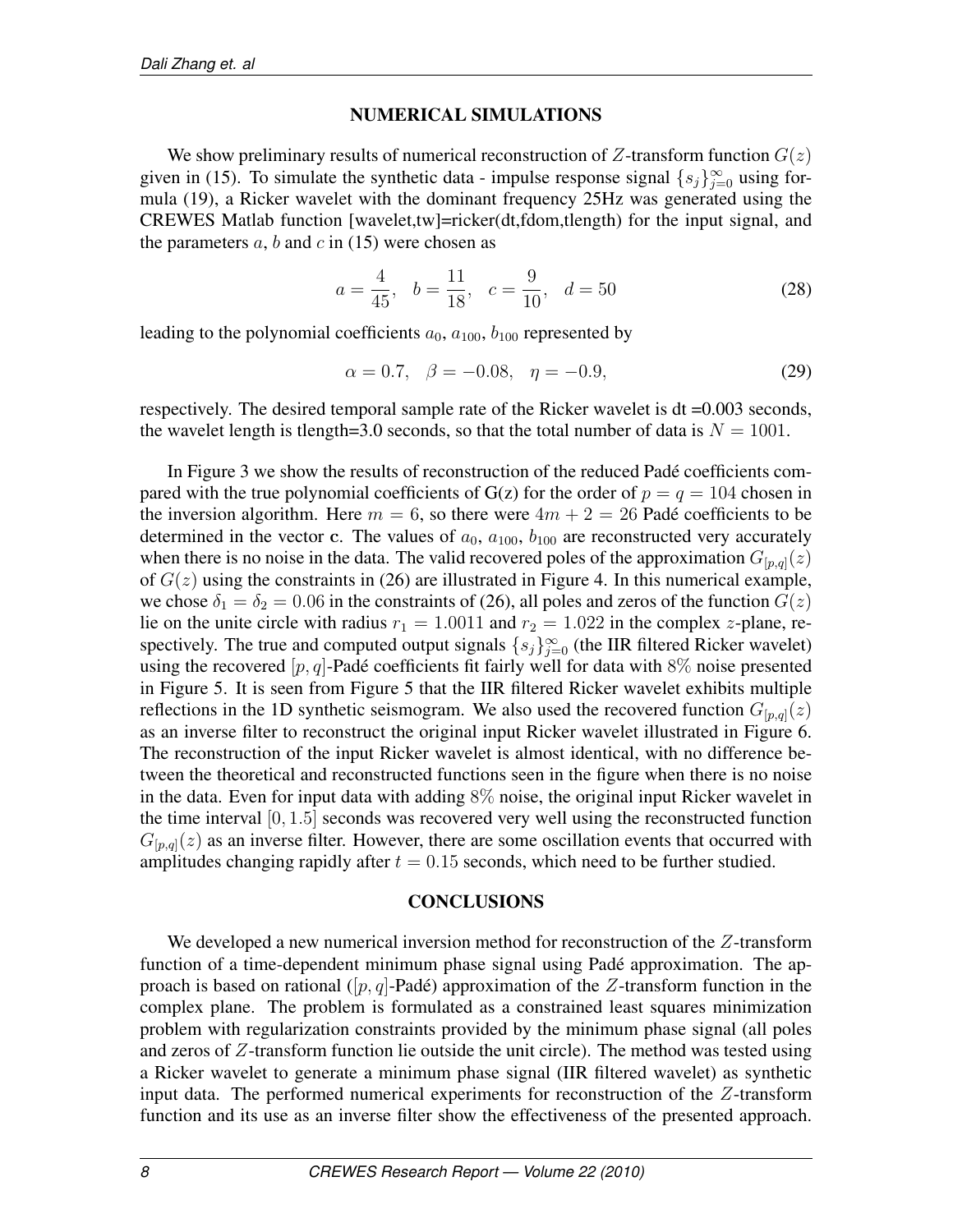The Padé approximation technique may provide a method to pull out the effective filter that produces the multiple reflections in seismic data processing.

## ACKNOWLEDGEMENTS

We gratefully acknowledge generous support from NSERC, MITACS, PIMS, and sponsors of the POTSI and CREWES projects. The first author is also funded by a Postdoctoral Fellowship at the University of Calgary.

### **REFERENCES**

Baker Jr., G., and Graves-Morris, P., 1996, Padé Approximations: Cambridge University Press, Cambridge.

Karl, J. H., 1989, An Introduction to Digital Signal Processing: Academic Press.

Milton, G. W., 2002, Theory of Composites: Cambridge University Press.

Nita, B. G., 2008, Forward scattering series and padé approximants for acoustic wavefield propagation in a vertically varying medium: Commun. Comput. Phys., 3, 180–202.

Tikhonov, A., and Arsenin, V., 1977, Solutions of ill-posed problem: New York: Willey.

- Zhang, D., and Cherkaev, E., 2008, Padé approximations for identification of air bubble volume from temperature or frequency dependent permittivity of a two-component mixture: Inv. Prob. Sci. Eng., 16, 425–445.
- Zhang, D., and Cherkaev, E., 2009, Reconstruction of spectral function from effective permittivity of a composite material using rational function approximations: J. Comput. Phys., 228, 5390–5409.
- Zhang, D., Lamoureux, M. P., Margrave, G. F., and Cherkaev, E., 2010, Rational approximation for estimation of quality q-factor and phase velocity in linear, viscoelastic, isotropic media: Comput. Geosci. Published online: DOI 10.1007/s10596-010-9201-7.



FIG. 3. Reconstruction of Padé coefficients for data with no noise.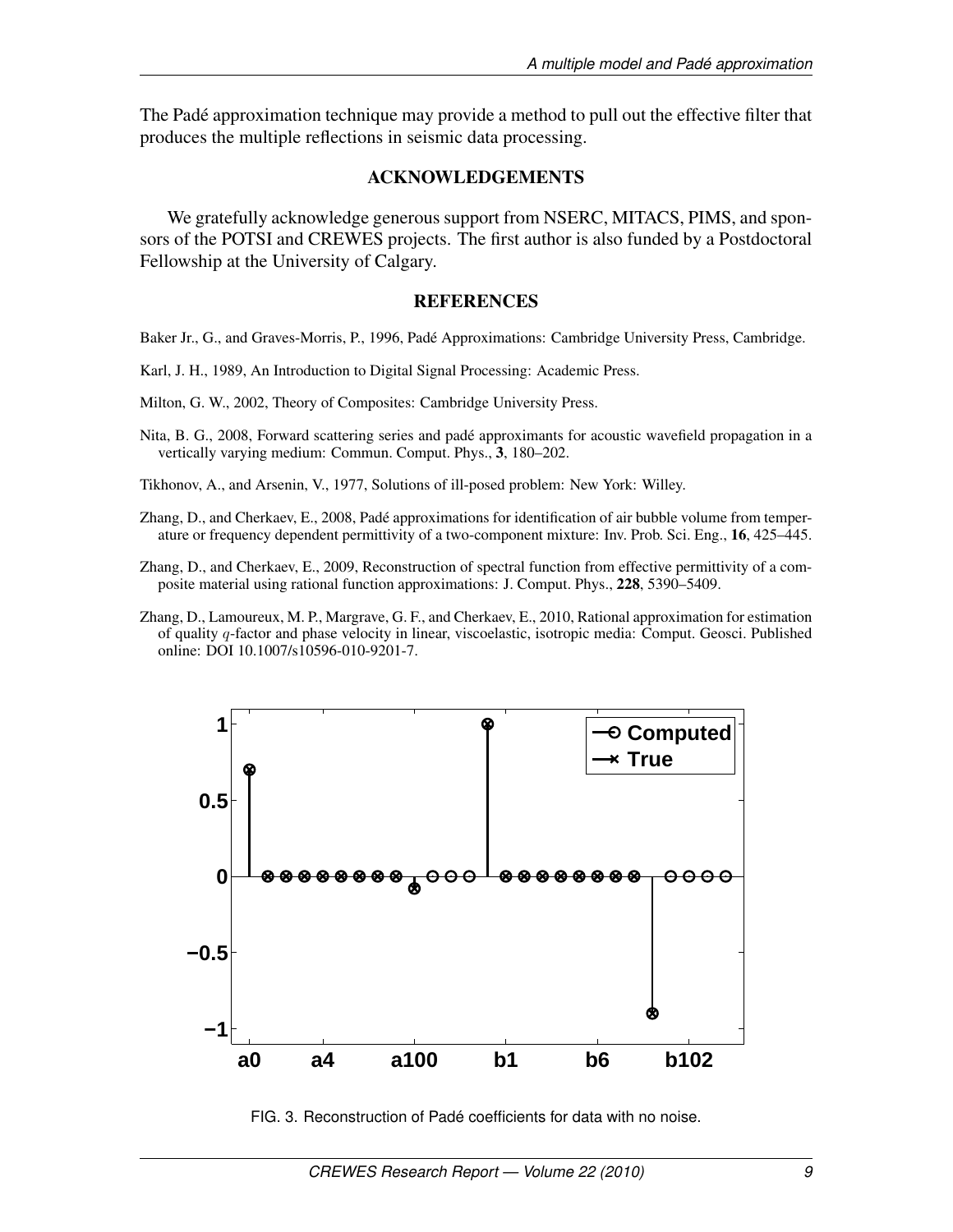

FIG. 4. Calculation of poles for function G(z).